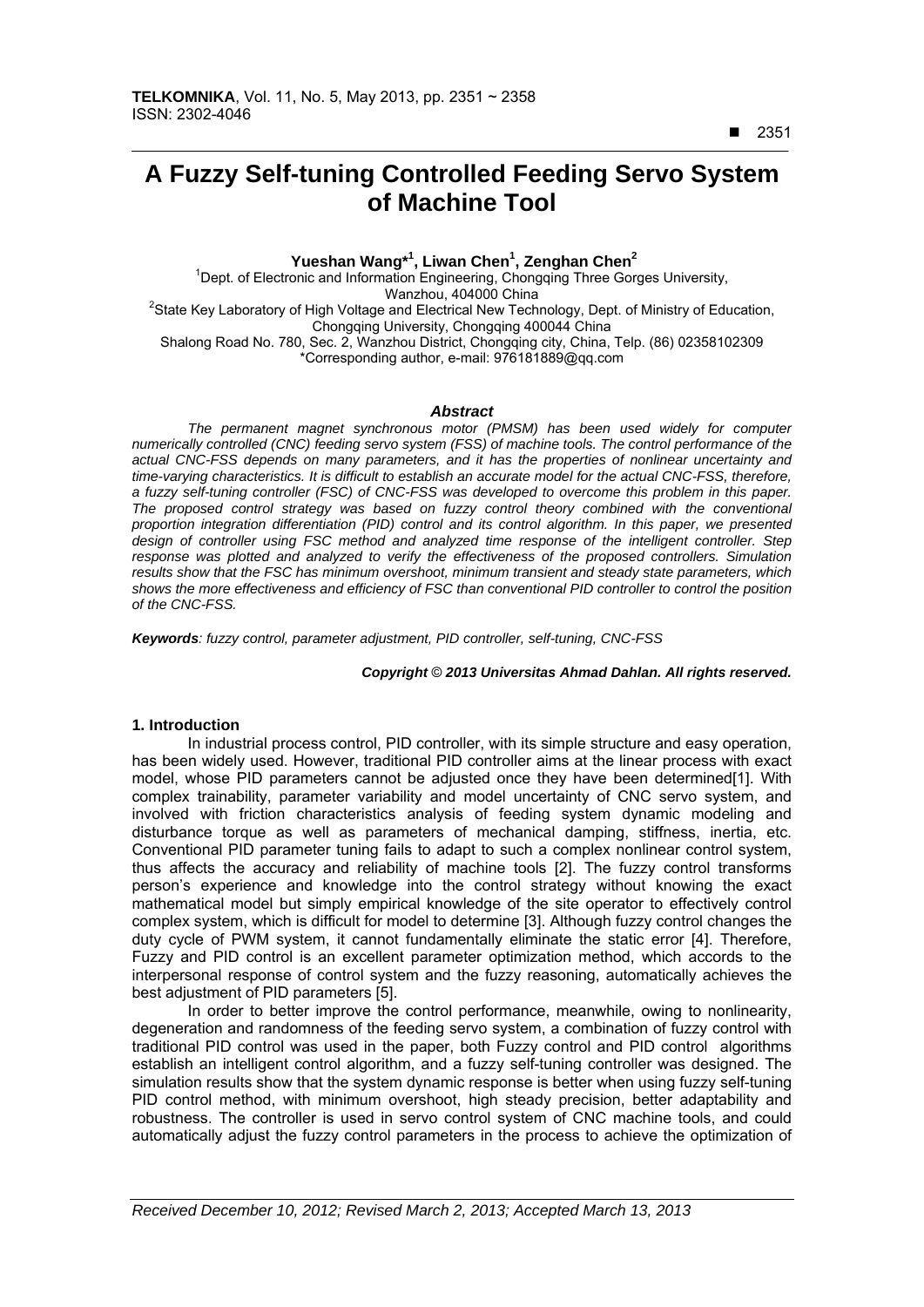control parameters, the control precision and dynamic as well as static performance of the control system are improved.

# **2. Mathematical Modeling of CNC-FSS**

# **2.1. Basic Components of the FSS**

As an important part of CNC machine tools, FSS is to control the displacement, direction and speed of the movement of execution units. As shown in Figure 1, this consists of mechanical transmission mechanism as well as the execution units and the electrical drive control. The former includes a table (or turret), a ball screw and a transmission gear, etc., the latter includes a motor, a drive control system, a power amplifier, and detecting element. Currently, high-precision CNC-FSS of machine tool generally employs alternating current servo system with permanent magnet synchronous motor because of its better dynamic and static performance [6]. PMSM AC servo system is mainly composed of permanent magnet synchronous servo motor, speed and position sensors, power inverter and PWM generation circuit current, position and speed controller, whereas AC motor is a strong coupling, timevarying, non-linear system with more complicated control process.



Figure 1. The composition of numerical control FSS

# **2.2. Mathematical Modeling**

AC servo system mathematical modeling is shown in Figure 2, which shows that it might be indicated by the following transfer function under the field oriented control.



Figure 2. The diagram of PMSM feeding servo system

The formulate for AC servo system, It can be expressed as:

$$
G_M(S) = \frac{K_c}{L J S^2 + (R J + L B) S + B R + K_c K_e}
$$
\n(1)

Where:  $K_c = (3 p_n \phi_r)/2$  is motor torque coefficient;  $K_c = p_n \phi_r$  is motor back emf constant; L is motor winding inductance; R is motor coil resistance and J is total rotation inertia amount (including  $J_s$  is screw rotation inertia,  $J_1$  and  $J_2$  are gear rotation inertia between the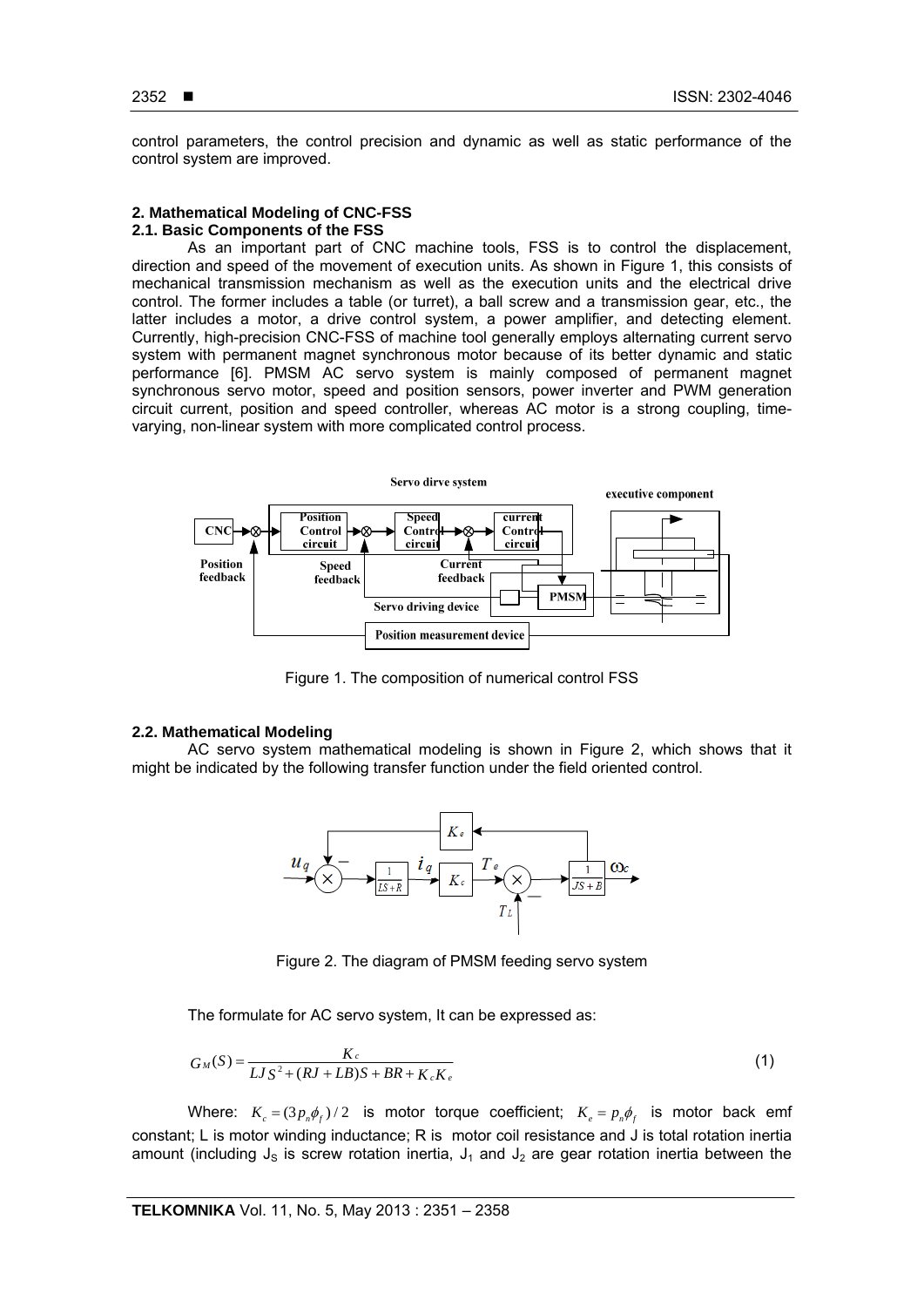screw and the motor, and  $J_M$  is motor shaft rotational inertia); B is total viscous damping coefficient (including  $B_s$  is screw damping,  $B_1$  and  $B_2$  are gear rotation inertia between the screw and the motor and  $B_M$  is motor shaft damping).

#### **3. Design of FSC- PID**

Overall scheme of FSC- PID as shown in Figure 3. It can be seen from Figure 3, a fuzzy PID controller is formed with fuzzy control algorithm and PID control algorithm combined. The input of fuzzy inference part is deviation *e* and deviation change rate  $e_c$ , output is  $\Delta K_p$ ,  $\Delta K_i$ and  $\Delta K_d$ , which not only maintains the advantages of a PID controller but also adjusts the parameters of a PID controller through intellectual technology to adapt to the characteristic changes of controlled object [6].



Figure 3. Overall scheme of FSC- PID

# **3.1. Structures of FSC**

The first important step in the fuzzy controller design is selection of the input and output variables. In this project, position error *e* and position error change *<sup>c</sup> e* are selected as input variable whereas the output variable are  $\Delta K_p$ ,  $\Delta K_i$  and  $\Delta K_d$ . Different part of fuzzy controller such as selection of membership functions, fuzzy control rules and etc. are explained in the next sections.

# **3.2. Membership Functions**

Fuzzy sets must be defined for each input and output variable. As shown in Figure 4.Five fuzzy subsets PL (Positive Large), PM (Positive Medium), ZE (Zero), NL (Negative Large), NM (Negative Medium) have been chosen for position error *e* and position error change  $e_c$  as input variables. Also three  $\Delta K_p$ ,  $\Delta K_i$  and  $\Delta K_d$ , have been selected for the output linguistic variables. For the output variable five fuzzy subsets have been used (PL, PM, ZE, NM, NL), in order to smooth the control action. As shown in Figure 4 and Figure 5, triangular shapes have been adopted for the membership functions; the value of each input and output variable is normalized in [-6, 6] by using suitable scale factors.





Figure 4. The membership functions of *e* and *ec*

*A Fuzzy Self-tuning Controlled Feeding Servo System of Machine Tool (Yueshan Wang)*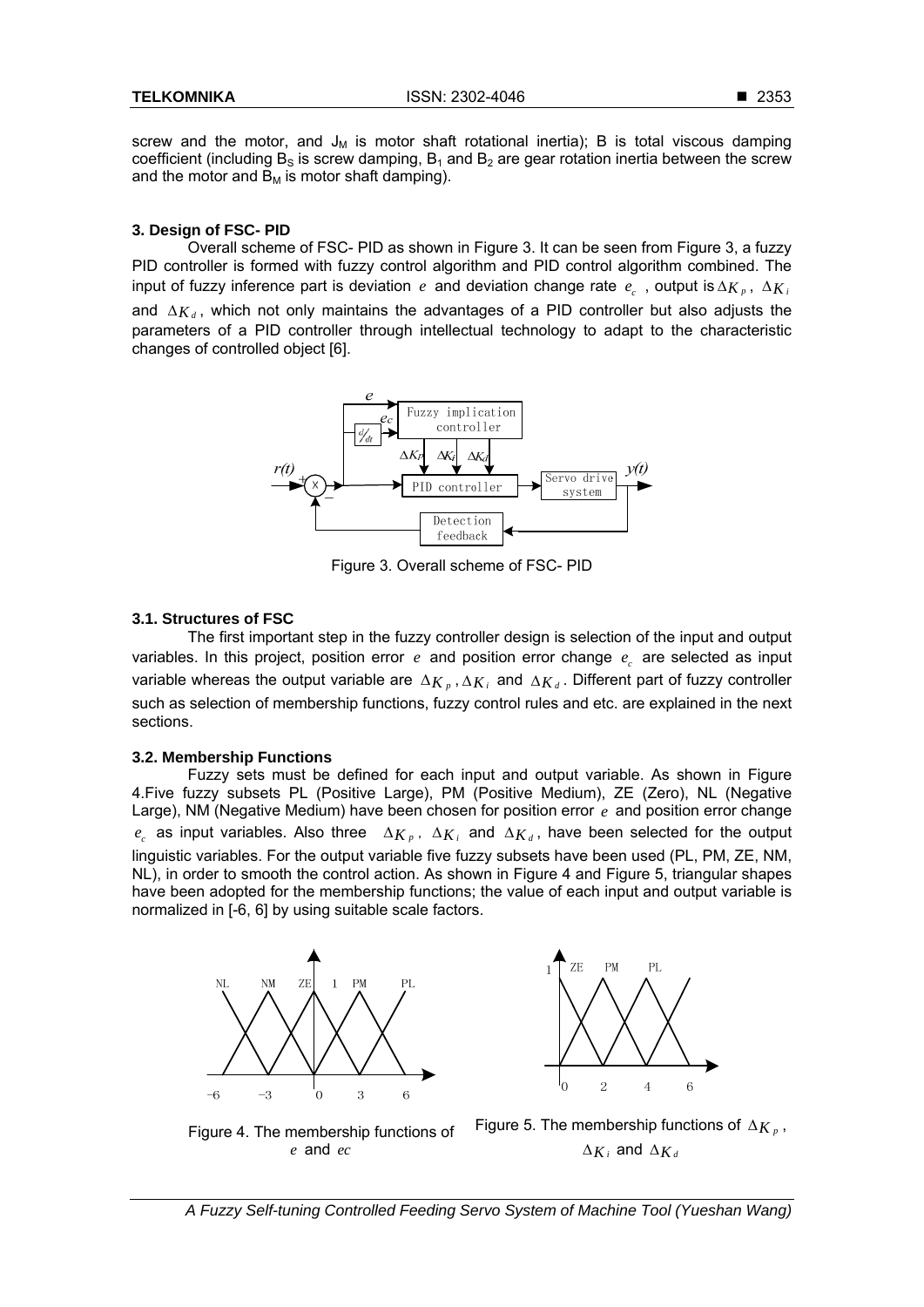#### **3.3. Fuzzy control rules**

To establish the formulate for derivation of control rules FSC-PID, the assumptions adopted are as follows:

$$
K_p = K_p^{'} + \Delta_{K_p}
$$
 (2)

$$
K_i = K_i + \Delta K_i \tag{3}
$$

$$
K_d = K_d + \Delta K_d \tag{4}
$$

Where:  $K_p'$ ,  $K_i$  and  $K_d$  are initial value of PID parameters;  $\Delta_{K_p}$ ,  $\Delta_{K_i}$  and  $\Delta_{K_d}$  for fuzzy controller output;  $K_p$ ,  $K_i$  and  $K_d$  are ultimate control output.

Usually, according to traditional PID control theory, the formula of incremental algorithm can be obtained. One may write as follow:

$$
U(k) = K_{\rho} \mathcal{C}(k) + K_{i} \sum e(k) + K_{d} \mathcal{C}_{c}(k)
$$
\n(5)

Where :

$$
\sum e(k) = e(k) + e(k-1) \tag{6}
$$

$$
e_c(k) = e(k) + e(k-1)
$$
\n(7)

are deviations and their change of input variables respectively, and  $K_p$ ,  $K_i$  and  $K_d$ are parameters for their proportional, integral and derivative actions. Proportional coefficient  $K<sub>p</sub>$ is to accelerate response speed of the system to improve regulating accuracy of the system, where the greater  $K_p$ , the faster response speed and the higher regulation accuracy. But if it is too great, it will overshoot, and even lead to system instability. Integral coefficient  $K_i$  is to eliminate system steady-state error, where the greater  $K_i$ , the faster static differential elimination. But if it is too great, it will cause integral saturation and lead to larger overshoot. Differential coefficient  $K_d$  impacts dynamic characteristics of the system, where the greater  $K_d$ , the more it can suppress the deviation change. But if too great, it will extend regulating time and reduce anti-interference ability. In accordance with the impacts of parameters  $K_p$ ,  $K_i$  and  $K_d$  to output characteristics of the system [7].  $K_p$ ,  $K_i$  and  $K_d$  selftuning principles can be summarized for different *e* and *<sup>c</sup> e* in the system control process:

a. when  $|e|$  is small, for better tracking performance of the system, larger  $K<sub>p</sub>$  and smaller  $K_d$ , should be available, and simultaneously integral role should be limited, usually  $K_i = 0$ , to avoid larger system response overshoot.

b. when  $|e|$  and  $|e|$  are medium, in order to reduce system response overshoot and guarantee a certain response speed, smaller  $K_p$  should be available. In this case, smaller  $K_d$ and appropriate  $K_i$  should be available.

c. when  $|e|$  is small, for better steady-state performance of the system,  $K_p$  and  $K_i$ should be increased, and  $K_d$  should be selected properly to avoid output response oscillation at the set value and take anti-interference ability of the system into consideration. The principle should be followed as: when deviation change rate is smaller, greater  $K_d$  is available; when it is larger, smaller  $K_d$ , usually the medium size.

From the above analysis, principles and accumulated practical experience to adjust according to the the PID parameters described, it can get the output variable  $K_p$ ,  $K_i$  and  $K_d$ control rule tables as shown in Table 1, Table 2 and Table 3.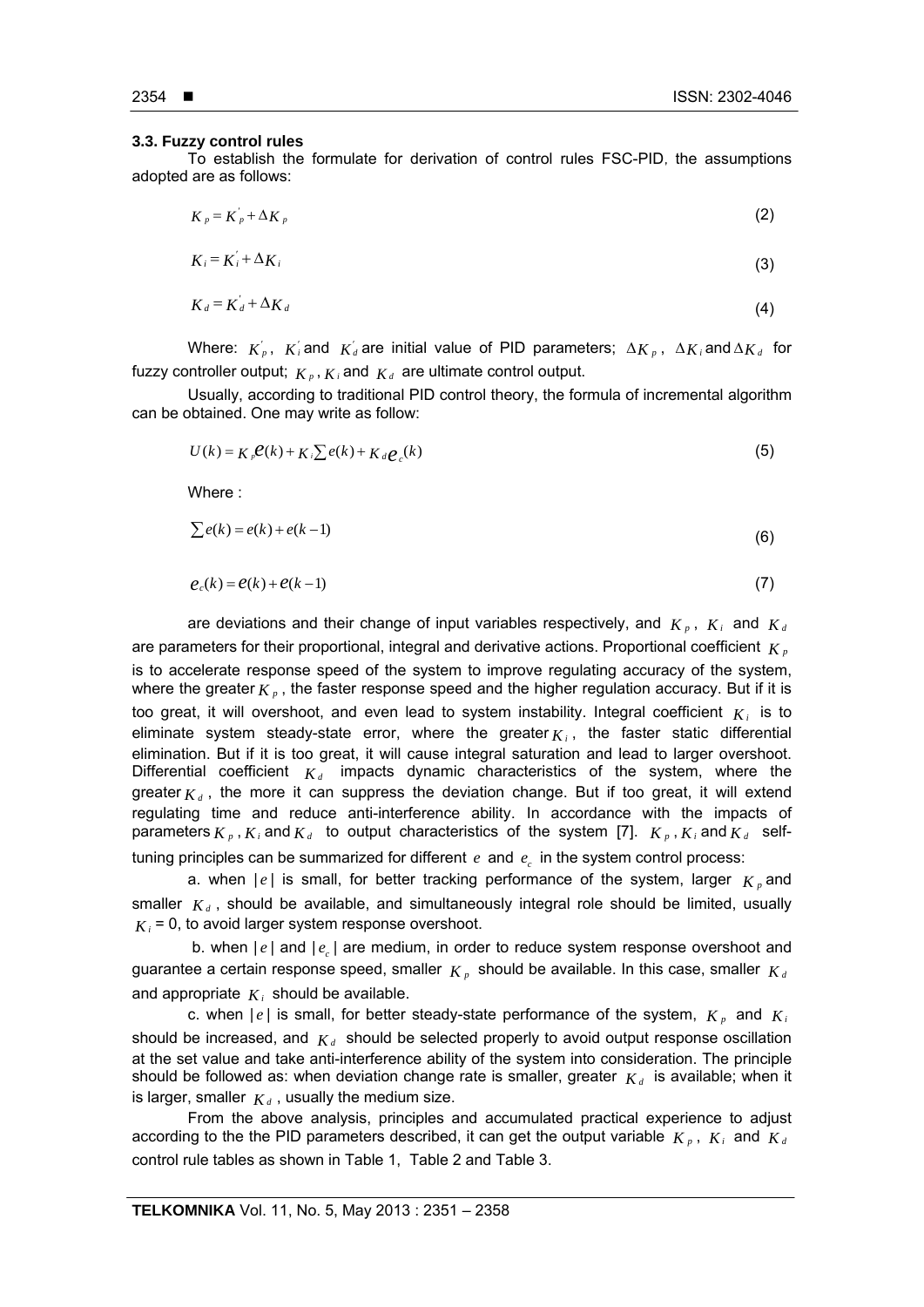They show the changes of the values of  $K_p$ ,  $K_i$  and  $K_d$  of the system error *e* and error change *<sup>c</sup> e* variation in different circumstances from Tables, and shown error and error change when negative value corresponding to NL, NM and NS; and shown error and error variation corresponding positive PS, PM and PL, respectively, to take positive or negative error and error change variation larger, the variation of error and error change variation large.

| ec<br>Kp<br>$\mathbf e$ | NL  | NM  | NS | ZE | PS        | PМ | PL |
|-------------------------|-----|-----|----|----|-----------|----|----|
| NL                      | PL. | PL. | PМ | PМ | PS        | ZE | ZE |
| NM                      | PL  | PL  | PM | PS | PS        | ZE | NS |
| <b>NS</b>               | PM  | PM  | PМ | PS | ZE        | NS | NS |
| ZE                      | PM  | PM  | PS | ZE | <b>NS</b> | NM | NM |
| PS                      | PS  | PS  | ZE | NS | <b>NS</b> | NM | NM |
| PM                      | PS  | ZE  | NS | NM | NM        | NM | NL |
| PL.                     | ZE  | ZE  | NM | NM | NM        | NL | NL |

Table 1. The control rules of  $K_p$  Table 2 . The control rules of  $K_i$ 

| ec <br>Κi<br>$\mathbf e$ | NL | NΜ        | NS        | ZE        | PS        | PM | PL |
|--------------------------|----|-----------|-----------|-----------|-----------|----|----|
| NL                       | NL | NL        | NM        | NM        | <b>NS</b> | ZE | ZE |
| NM                       | NL | NL        | NM        | <b>NS</b> | <b>NS</b> | ZE | ZE |
| <b>NS</b>                | NL | NM        | <b>NS</b> | NS        | ZE        | PS | PS |
| ZE                       | NM | NM        | <b>NS</b> | ZE        | PS        | PM | PM |
| PS                       | NM | <b>NS</b> | ZE        | PS        | PS        | PM | PL |
| PМ                       | ZE | ZE        | PS        | PS        | PM        | PL | PL |
| PL                       | ZE | ZE        | PS        | PM        | PМ        | PL | PL |

# **3.4. Establish Structure of Fuzzy Controller**

When typing Fuzzy into MATLAB command window, the FIS editor interface occurs, then it can easily edit the fuzzy inference system, selecting Madmen type for controller type, min for AND, max for OR, min for inference, max for aggregation, and center of gravity average method for DEFUZZIFICATION. And open drop-down menu edit of FIS editor, and then select input and output variables in the Add Variable. Finally, according to table 1, table 2 and table 3, fuzzy control rule can be drawn as the following when inputting fuzzy control rules under the Rules of the edit form:

If (*e* is NL) and (*e<sub>c</sub>* is NL) then ( $K_p$  is PL) ( $K_i$  is NL) ( $K_d$  is PS) If (*e* is NL) and (*e<sub>c</sub>* is NM) then ( $K_p$  is PL) ( $K_i$  is NL) ( $K_d$  is NS) If (*e* is NL) and (*e<sub>c</sub>* is NS) then ( $K<sub>p</sub>$  is PM) ( $K<sub>i</sub>$  is NM) ( $K<sub>d</sub>$  is NL) If (*e* is NL) and (*e<sub>c</sub>* is ZE) then ( $K<sub>p</sub>$  is PM) ( $K<sub>i</sub>$  is NM) ( $K<sub>d</sub>$  is NL) If (*e* is NL) and (*e<sub>c</sub>* is PS) then ( $K_p$  is PS) ( $K_i$  is NS) ( $K_d$  is NL) ……

After having established a fuzzy controller, kept them, and saved to workspace submenu into a memory buffer, so called up in the simulink simulation platform. At this point, a file named as NH. FIS is established to complete the overall structure of fuzzy controller.

# **3.5. PID Controller of Fuzzy Self-Tuning**

After having established fuzzy controller, the conventional PID controller incremental algorithm according to equations  $(2)$ ,  $(3)$  and  $(4)$  combined with self-tuning PID parameter calculation equations(5), (6) and (7), can be establish fuzzy self-tuning PID controller in the SIMULINK environment, as shown in figure 6.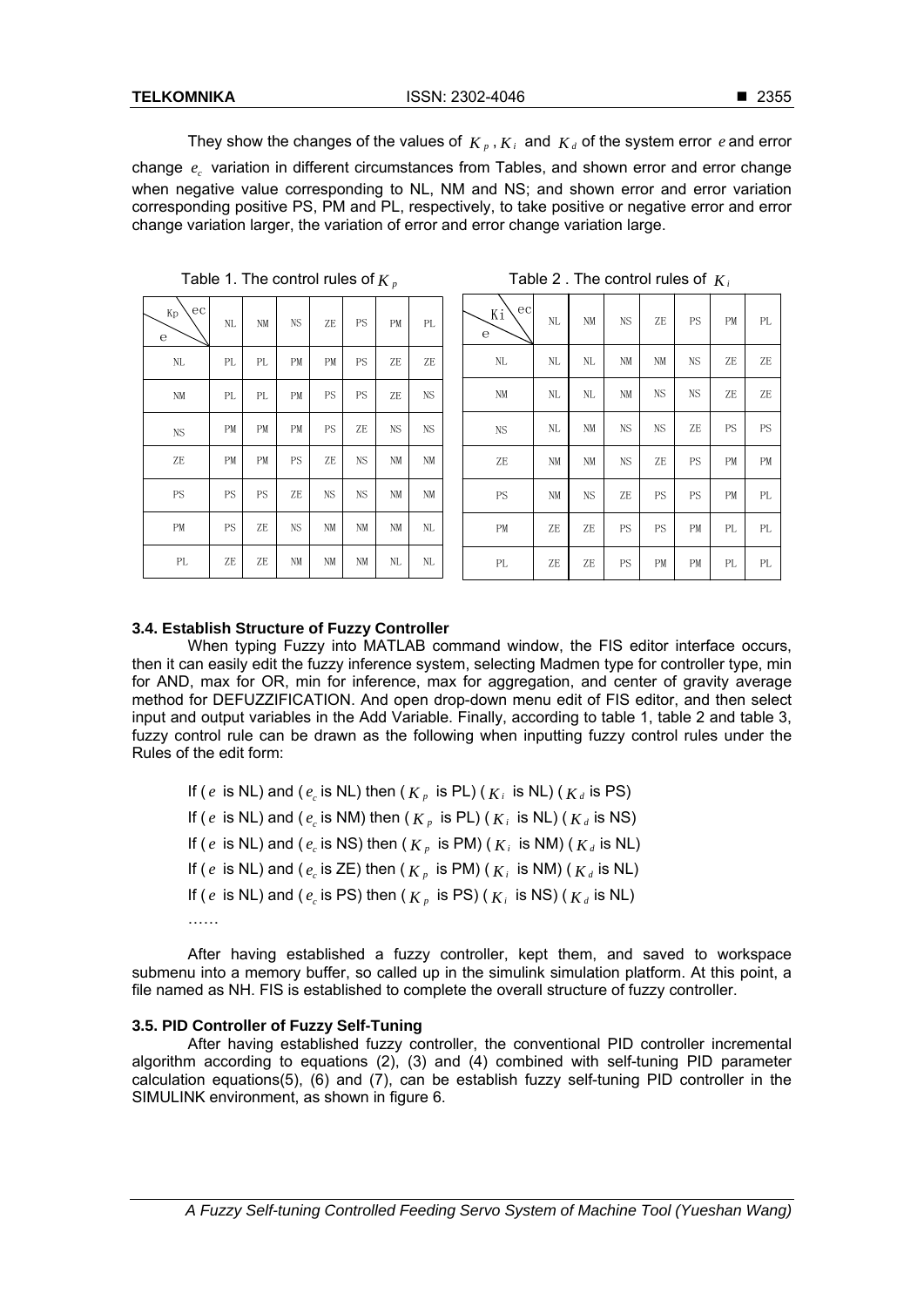# **4. Results and Analysis**

# **4.1. Simulation of CNC- FSS**

From the above formula (1) and Siemens motor model IFKl602, we select Z-axis feeding servo system of a CNC machine tool for simulation research, whose workbench quality is M=3500kg, lead screw L=0.0012m, screw total length Z=0.963m, screw supporting axial stiffness  $K_B$ =1.12×10<sup>8</sup> N/m, screw nut contact stiffness  $K_N$ =2.02×10<sup>8</sup>N/m, and motor moment of inertia J=0.01323kg·m<sup>2</sup>. Based on the above parameters, transfer function of the electromechanical coupling system was determined, and then a simulation diagram for fuzzy self-tuning PID control was established as shown in Figure 7.

| ec<br>Κd<br>$\mathbf e$ | $\rm NL$ | NM        | NS | ZE        | PS        | PM        | PL        |
|-------------------------|----------|-----------|----|-----------|-----------|-----------|-----------|
| NL                      | PS       | <b>NS</b> | NL | NL        | NL        | $\rm{NM}$ | <b>PS</b> |
| $\rm NM$                | PS       | NS        | NL | NM        | NM        | <b>NS</b> | ZE        |
| <b>NS</b>               | ZE       | <b>NS</b> | NM | NM        | <b>NS</b> | NS        | ZE        |
| ZE                      | ZE       | NS        | NS | <b>NS</b> | <b>NS</b> | <b>NS</b> | ZE        |
| PS                      | ZE       | ZE        | ZE | ZE        | ZE        | ZE        | ZE        |
| PM                      | PL       | <b>NS</b> | PS | PS        | PS        | PS        | PL        |
| PL                      | PL       | PM        | PM | PM        | PS        | PS        | PL        |

|  | Table 3. The control rules of $K_d$ |  |
|--|-------------------------------------|--|
|--|-------------------------------------|--|



Figure 6. Fuzzy self-tuning PID controller



Figure 7. Simulation of CNC-FSS

# **4.2. Analysis Both of Controller Performance**

According to equations (2), (3) and (4) and set the parameters of traditional PID the controller for experiment of comparative study in the SIMULINK environment.Therefore, we have chosen quantifiable factor  $K_e$  = 0.2,  $K_{ec}$  = 0.1, defuzzifier factor k1=0.5, k2 = 0.01, k3 = 0.01, three initial values of PID controller  $K_p'$  = 16.4,  $K_i'$  = 0.3,  $K_d'$  = 0.5. Assuming that the system input is a step signal of the amplitude of l, in order to test the robustness of fuzzy PID controller, an interference with amplitude of 0.1 is added respectively at the 0.8s in accordance with fuzzy PID control method and traditional PID control method. Simulation result is shown in Figure 8. It can be seen that the system dynamic response curve is better when using fuzzy self-tuning PID control method, with minimum overshoot, high steady precision, better adaptability and robustness. Therefore, the system dynamic performance has been improved comprehensively and its anti-interference ability has been improved as well.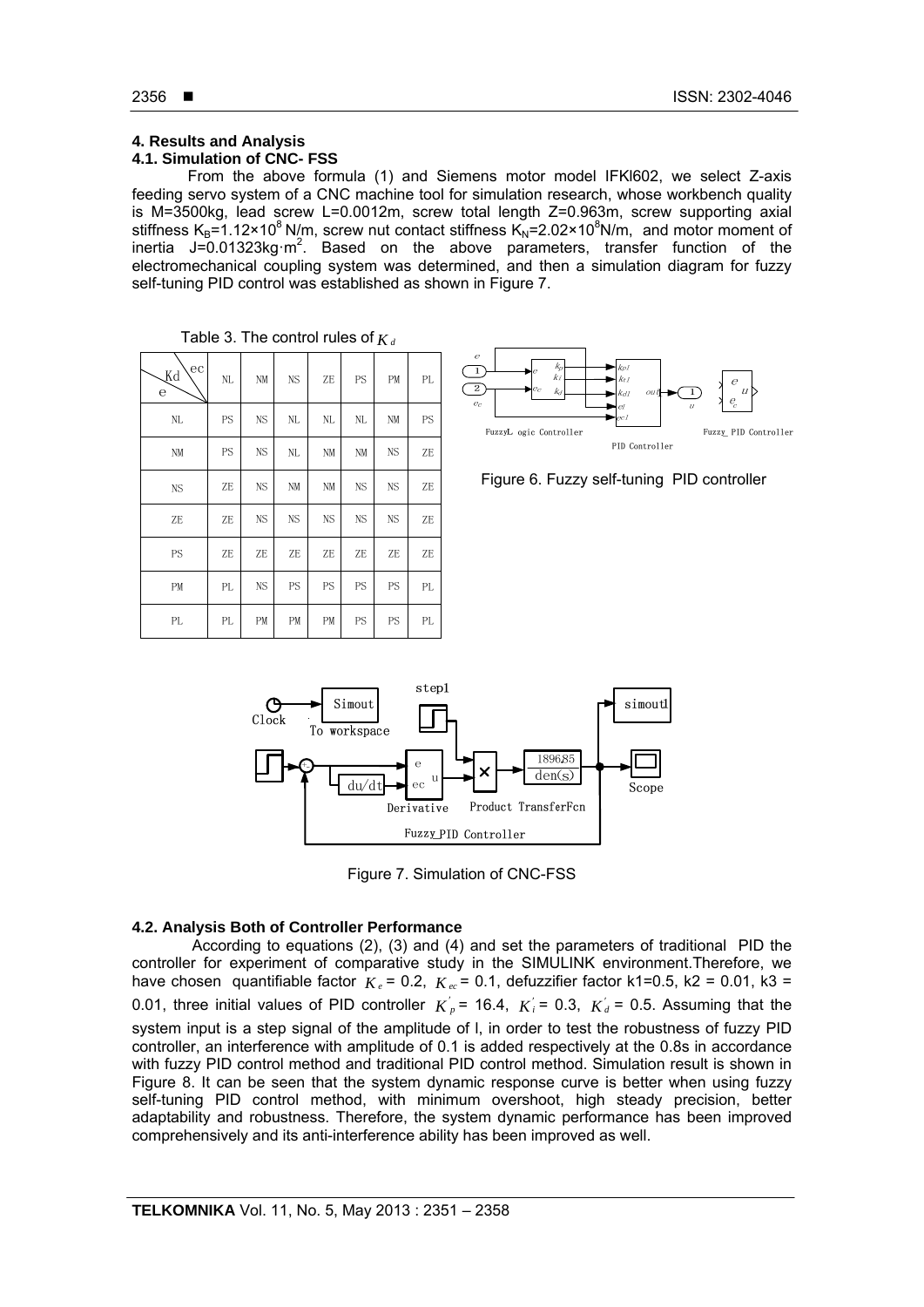

Figure 8. Both of controller performance comparison

#### **5. Conclusion**

A new method to improve the accuracy of FSC-PID controller CNC-FSS of machine tools was proposed in the paper, and PID controller was designed. The FSC-PID controller applied considers electromechanical coupling effect, and it can change according to the deviation with the deviation of the measure date, online self-tuning the three parameters of the PID controller. The simulation and experimental results show that the fuzzy approach has minimum overshoot, minimum transient, steady state parameters and dynamic response.

From this paper, several conclusions can be drawn: firstly, the FSC-PID controller would be able to respond to the system's nonlinear and time-varying behaviors, it would not be required to establish the precise mathematical model of controlled CNC-FSS. By adjusting the control parameters, it can adapt to different controlled object, and therefore has strong adaptability. Secondly, the method can make the mechanical parts to reach 1μm level in the CNC machine tools process. Thirdly, improving the anti-jamming system performance can adapt to the dynamic performance requirements in a different state of the CNC-FSS, to solve the stage of CNC machine tools rough and final stages of conversion, to be able to control the machining accuracy of the workpiece.

#### **References**

- [1] Doaa M Atia, Faten H Fahmy, Ninet M Ahmed, Hassen T Dorrah. Dorrah. TModeling and Control PV-Wind Hybrid System Based On Fuzzy Logic Control Technique. *TELKOMNIKA Indonesian Journal of Electrical Engineering*. 2012; 10(3): 431-441.
- [2] Xia Yin. Research on Fuzzy PID Control of CNC Servo System. *Equipment Manufacturing Technology*, China. 2008; 11: 103-104.
- [3] Jiang Han. Study on the Adaptive Fuzzy-tuning PID Control Used in Precision Alignment Machine's Electro-hydraulic Servo Control System. *Combination of Machine Tools and Automated Processing Technology China*.2009; 54(3): 54-56.
- [4] Zahra Malekjamshidi, Mohammad Jafari, Kourosh Mahmoodi, Operation of a Fuzzy Controlled Half-Bridge DC-Converter as a Welding Current-Source. *TELKOMNIKA Indonesian Journal of Electrical Engineering*. 2012; 10(1): 17-24.
- [5] Meng Xu. Servo Control System Based on Mechatronics Coupling Dynamic Model Study Dissertations Thesis. Tianjin China: Tianjin University. 2007.
- [6] Hengli Lu. Modern CNC system. Machinery Industry Publishers, China. 2007: 88-91.
- [7] Junmin Li, HuLi. Application of control parameters optimization of CNC servo system based on selfadaptive genetic algorithm. *Journal of Northwest University (Natural Science Edition)* China. 2011; 41(3): 430-434.
- [8] Wenbing Shi, Xiaoqi Tang. Study of two-mass servo control system based on a fuzzy self-tuning PID controller. *Industrial Instrumentation & Automation China*. 2007; (2): 3-5.
- [9] Kitty Phorang, Prof Dr Yoshibumi Mizutani. Damping improvement of oscillation in power system by fuzzy logic based SVC stabilizer. *IEEE Transmission and Distribution conference and exhibition*. 2002; 3: 1542-1547.